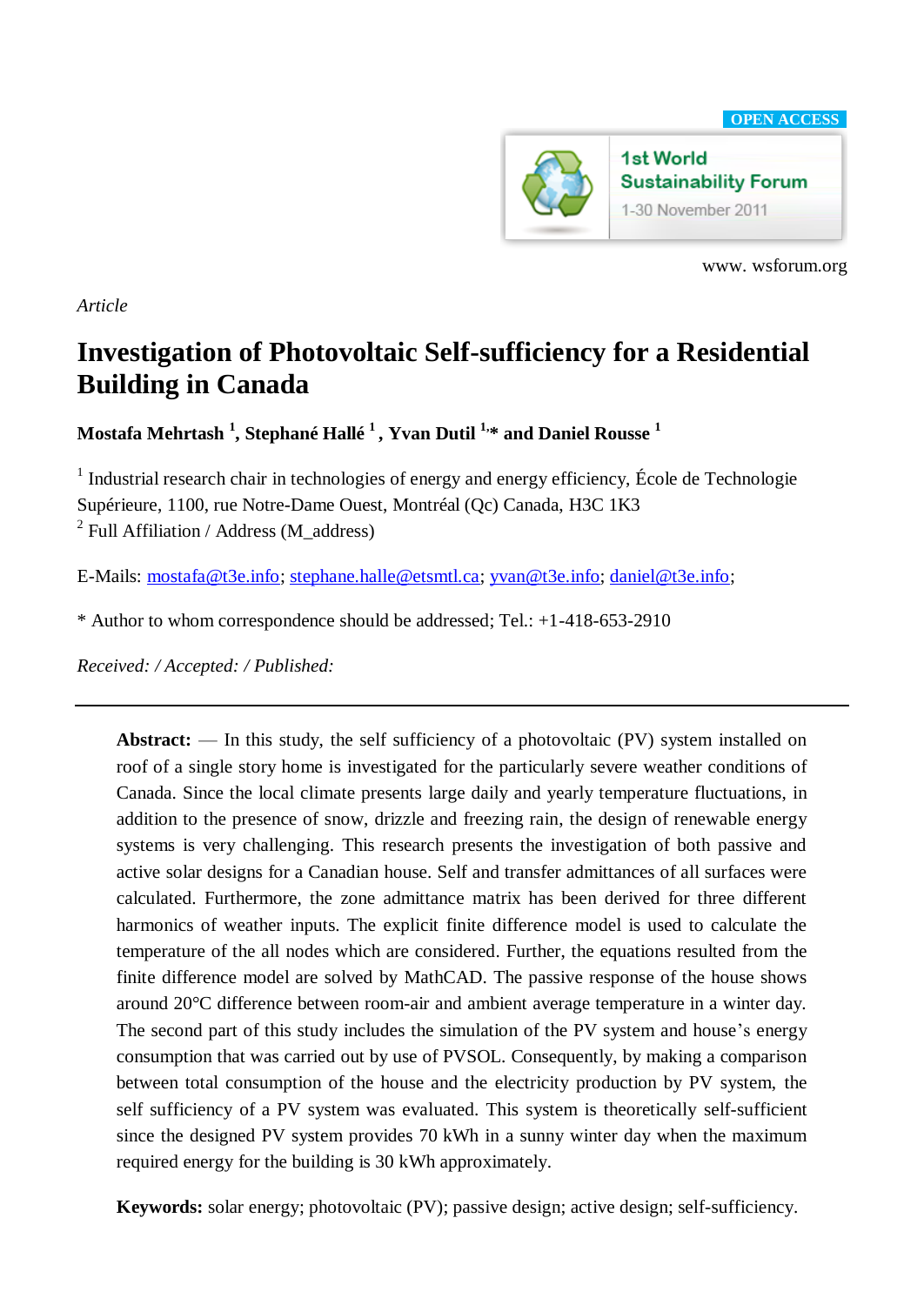#### **1. Introduction**

Nowadays, one of the most significant necessities in the world is energy. Due to limited fossil fuel resources, renewable energies have been become an appropriate solution. Solar energy has the largest potential among all renewable energy resources. The available solar energy available on Earth's surface is 36000 billion watts  $(3.6\times10^4 \text{ TW}_{\text{ave}})$  when the wind energy resource base is 72TW<sub>ave</sub>, geothermal energy resource base is 9.7 TW<sub>ave</sub>, and the human energy use is  $58TW<sub>ave</sub>$  [1].

Conversion of the solar irradiation on earth's surface with 100% efficiency, make possibility to provide energy for the world by using  $1/1000<sup>th</sup>$  of the earth's dry surface [2]. In recent years, solar energy has become an increasingly important source of renewable energy and it is expected to expand in the near future. Solar energy possess many advantages such as: no need for fossil fuels, has no moving parts to wear out, is not polluting in operation, is adaptable for on-site installation, is easy to maintain, and can be easily combined with other renewable energy sources. Photovoltaic (PV) technology plays a key role in producing electricity directly from the solar irradiation, with an efficiency of 10-20% approximately. Photovoltaic technology has advanced considerably in recent years. Several buildings that use only solar energy as their energy resource have been built and the two main technologies used were solar thermal collectors (STC) and PV.

In Canada, buildings account for about 31% (17% residential) of Canada's energy consumption, for about 50% of its electricity consumption, and produce 28% of its greenhouse gases (GHG) emissions [3]. High energy consumption of buildings increases the interest in passive design [4]. Passive solar building is a qualitative term describing a building which utilizes solar gains to reduce heating and cooling loads based on natural energy flows. Unlike the active design, the passive design doesn't involve the use of mechanical or electrical devices. Passive design helps to provide a comfortable internal environment by using the local climatic conditions. The annual solar energy incident on the roof of a house far exceeds its total energy consumption. The first principle of passive solar design is absorbing and transmitting the maximum amount of radiation to the interior space of the building in winter time. Reduction of heat losses, shading controls, and utilization of natural ventilation are other passive solar design principles. However, if passive and active solar designs are used together, building efficiencies would be improved.

In the active design part, designers use mechanical and electrical devices for heating, cooling and ventilating the building. PV systems, solar thermal collectors, and solar water heaters are main technologies to use solar energy in buildings. In this study, PV modules provide energy for an efficient residential building as the main source of energy for electric appliances.

This paper is organized as follows. Section 1 has already introduced the passive and active solar designs. Section 2 explains the building physical characteristics and orientations. Section 3 describes the thermal analysis of the building. Section 4 presents our active solar design and its analyses. Finally, Section 5 demonstrates the self-sufficiency of a PV system for an efficient residential building in Canada.

## **2. Building Characteristics**

The analyzed building is a single story house with a basement and it is located in Montreal. This is a south facing house with a pitched roof. The aspect ratio (the ratio of length to width) of the building is 1.3, which is the optimal ratio to use solar radiation to heat the building. Walls are made up of gypsum board and insulation. The thermal mass (a concrete slab with 20 cm thickness) has been used in the floor to store the heat produced by solar radiation and also preventing overheating and decreasing the temperature fluctuations. Triple glazed windows with low emissivity coatings were utilized, since they have a high thermal resistance and solar heat gain coefficient. According to the literature, the yearly optimal angle to absorb the maximum amount of solar radiation by PV modules is equal to the local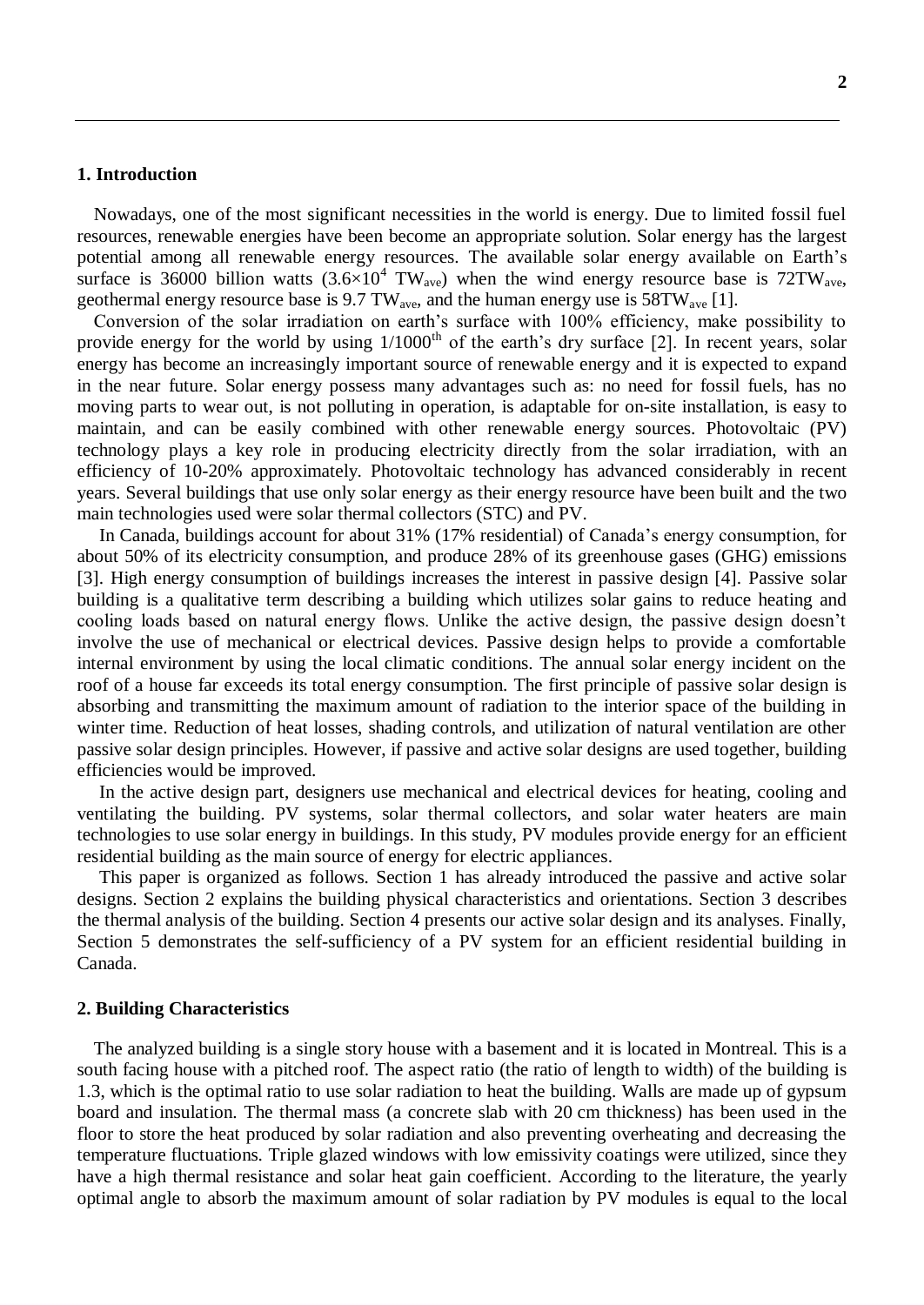latitude at low latitude locations, and up to 14° less than latitude at high latitudes [5]. In our case, a 45° slope pitched roof has been selected for installing PV modules, since the Montréal's latitude is 45.5°. The main parameters of the house are shown in table 1.

| <b>Physical Parameter</b>                                         | value          |
|-------------------------------------------------------------------|----------------|
| Floor area, $m2$                                                  | 130            |
| Total wall area, $m^2$                                            | 111.25         |
| Internal height, m                                                | 3              |
| South facing windows area, $m2$<br>$(10\% \text{ of floor area})$ | 14             |
| Door area, $m2$                                                   | 3              |
| Total west, north, and east facing<br>windows area, $m2$          | 9              |
| Slope of the pitched roof, degrees                                | 45             |
| Roof area, $m2$                                                   | $2\times91.91$ |

**Table 1.** Main physical parameters of the building

The south facing windows have been selected with the optimum area (10% of floor area) to allow more solar radiation to enter the house in winter and to be stored in thermal mass. Two large area windows are used instead of many small area windows to minimize the heat loss through windows frames. The north facing windows have been used only to provide day lighting. This model has been studied for weather conditions of a typical winter day.

## **3. Thermal Analysis of the Building**

The input parameters for thermal analyses of building are: building dimensions, location of the building (latitude of 45°), building orientation, thermal resistances, heat transfer coefficients, day number, ground reflectance, and basement temperature assumed 16°C. The calculations have been done by MathCAD.

Thermal resistances of all components of the house were calculated and the results are shown in table 2.

| R-value of the windows, $m^2K/W$ | 0.738 |
|----------------------------------|-------|
| R-value of the door, $m^2K/W$    | 1.2.  |
| R-value of the walls, $m^2K/W$   | 3.482 |
| R-value of the floor, $m^2K/W$   | 1.388 |

**Table 2.** R-value of house's components

Then, the thermal network of the house was plotted and used for calculation of nodes temperatures by using an explicit finite difference model. The energy balance equation is applied at each node and solved repeatedly at each time step for the period of simulation to find the temperature fluctuations. The outside temperature was modeled by a Fourier series.

By using the admittance model, the admittances of all walls and windows were calculated and finally the total zone admittance matrix, shown as equation 1 analyzedfor the mean term and three different harmonics of the weather inputs were derived. Note that the first component of this matrix  $(Y_{Z_0})$  is the total U-value of the house [6].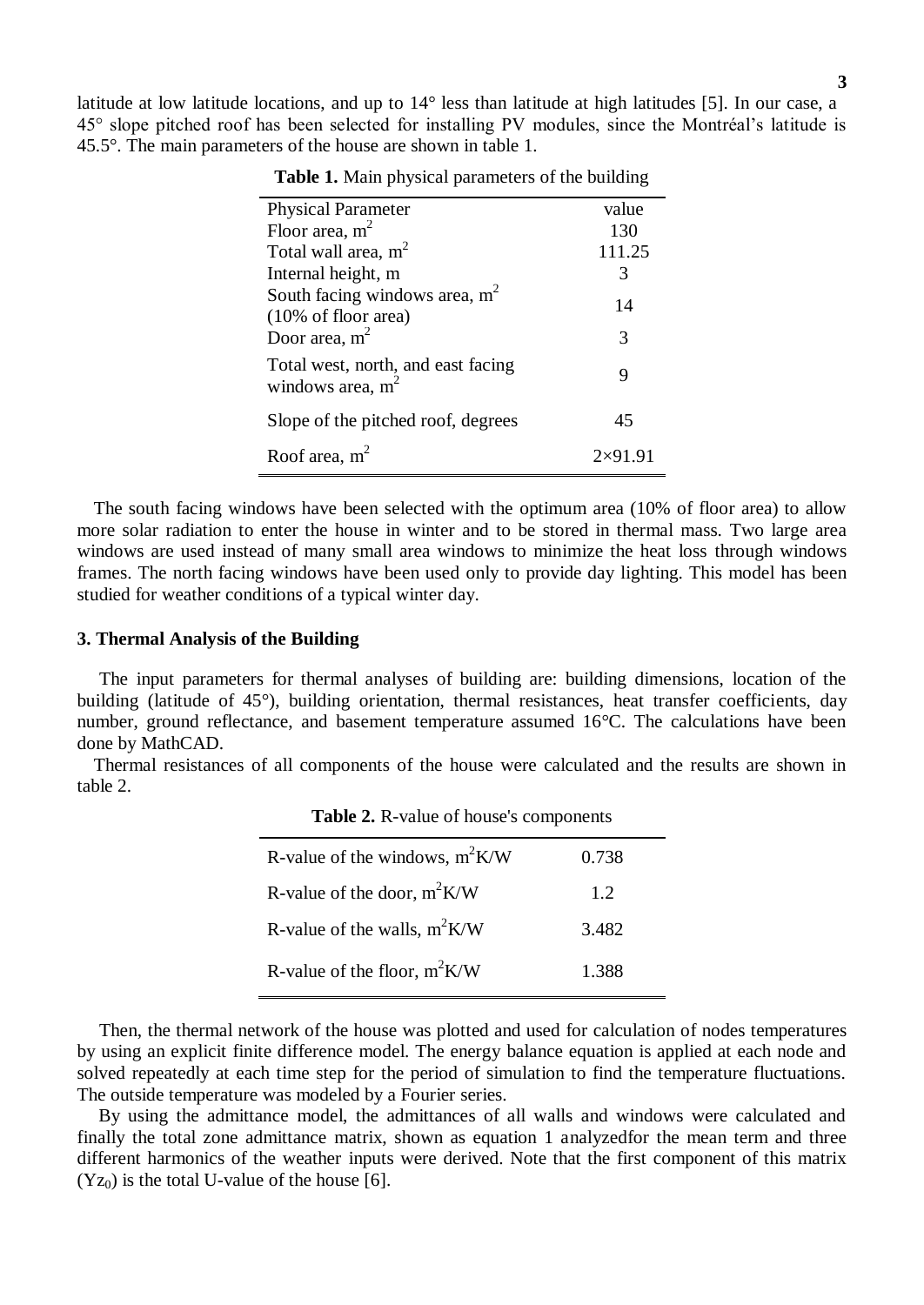$$
Yz = \begin{pmatrix} 268.501 \\ 1.013 \times 10^3 + 487.883j \\ 1.169 \times 10^3 + 627.223j \\ 1.329 \times 10^3 + 777.162j \end{pmatrix} \text{WK}^{-1}
$$
 (1)

The incident solar radiation on each surface of the house was calculated. Direct, diffuse, and reflected radiations were considered. Hottel's clear sky model was employed to find the solar radiation on different surfaces of the house and also the ground reflected radiation. The correlation of Liu and Jordan was employed to find the diffuse component of radiation on different surfaces [7]. The hourly clearness index was employed for the assumed day (February  $1<sup>st</sup>$ ). The clearness index is the ratio of total horizontal solar radiation measured on the ground and the total horizontal solar radiation at the top of the atmosphere; it shows the cloudiness intensity of the sky [7]. After calculation of the incident solar radiation on exterior surfaces, transmitted solar radiation to the interior surfaces was calculated. It has been assumed that 70% of incoming solar radiation to the interior zone through windows is absorbed by the floor and the remainder by other surfaces in proportion to their areas.

Figure 1 shows the transmitted solar radiation flux to the interior zone [8]. As it is shown, the main part of transmitted solar radiation comes from the south windows. The east windows transmit radiation only in the morning. In contrast, the west windows transmit radiation in the afternoon. The north windows transmit a negligible amount of radiation and only provide day lighting.

**Figure 1.** Transmitted solar radiation flux by different surfaces



Furthermore, the passive response of the building (without using auxiliary heating) was found as it is shown in graph 2. The room air temperature fluctuation chart has almost the same shape as the ambient temperature but with lower amplitude. In the afternoon, diminution of both ambient temperature and solar irradiance led to lower room air temperature; however, the reduction rate of the room air temperature is considerably less (only 63%) than the external temperature.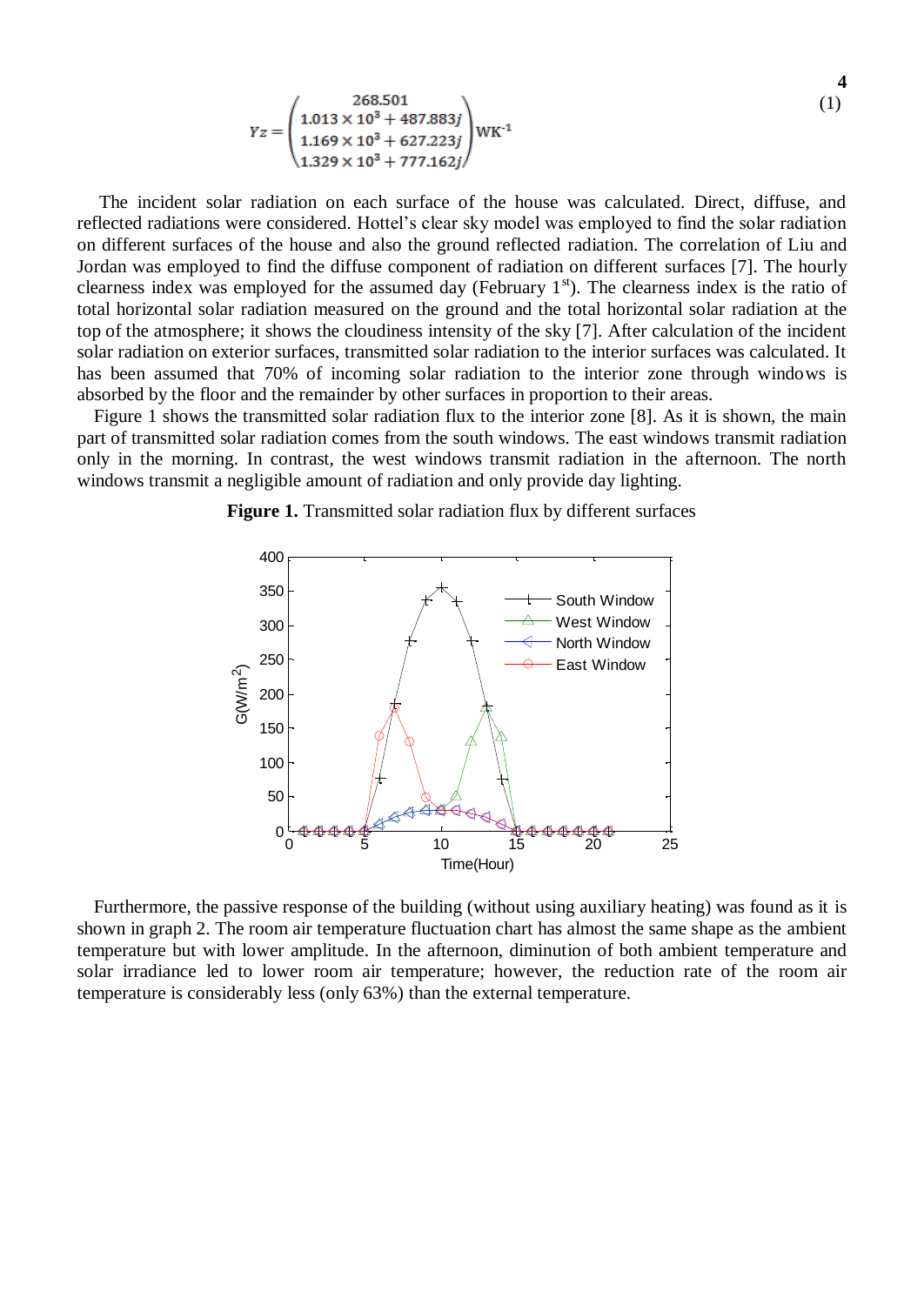

### **4. Active Solar Design**

The second element of design studied is active solar design. The simulation was carried out by PVSOL. As the first step, the consumption of a regular Canadian house was estimated. High efficiency electrical appliances were utilized to maximize energy savings. Mechanical and electrical devices are used for heating, cooling, and ventilating the inside environment of the house. The electrical appliances and their consumptions are listed in table 3. The total load is about 30 kWh/day.

| appliance        | quantity | power $(W)$ | Hours of use (h) | Total load(Wh/day) |
|------------------|----------|-------------|------------------|--------------------|
| LED lights       | 12       | 10          | 4                | 480                |
| Refrigerator &   |          | 800         | 8                | 6400               |
| Freezer          |          |             |                  |                    |
| TV               |          | 150         | 3                | 450                |
| Kitchen stove    |          | 1200        | 3                | 3600               |
| CD player        |          | 20          |                  | 20                 |
| Dish washer      |          | 1000        |                  | 1000               |
| Computer         |          | 200         | 4                | 800                |
| Clothes washer   |          | 2500        | 0.1              | 250                |
| $&$ drier        |          |             |                  |                    |
| <b>HVAC</b>      |          | 1000        | 6                | 6000               |
| Water pump       |          | 1000        | 3                | 3000               |
| Water heater     |          | 1000        | 6                | 6000               |
| other appliances | $\cdots$ | $\cdots$    | $\cdots$         | 2000               |
| Total            |          |             |                  | 30,000             |

**Table 3.** Appliances used in proposed house

Forty two Si Monocrystalline PV panels with efficiency of 16.2% and output power of 310 W from Canadian solar Inc. were utilized. Panels were installed on the roof tilted at 45°. The output power of PV system is 13 kWp. There are many possible conditions to connect PV panels to each other. In this proposed design, the optimal condition has been selected according to the I-V characteristics of modules and inverters and to create more efficient system. The optimal configuration for the panels connections was selected: seven panels were connected in series and the two series connected in parallel. The same was done for the other two inverters. Furthermore, inverters best matched with the system were selected. Three 4.60 kW inverters were proposed for this system. Using a smaller number of inverters with high power is more efficient than using more inverters with low power.

Simulation predicts 13.2% PV array efficiency, 94.5% inverter efficiency, and 12.5% overall efficiency of the system. The assumed day (February  $1<sup>st</sup>$ ) is completely clear. The PV array irradiation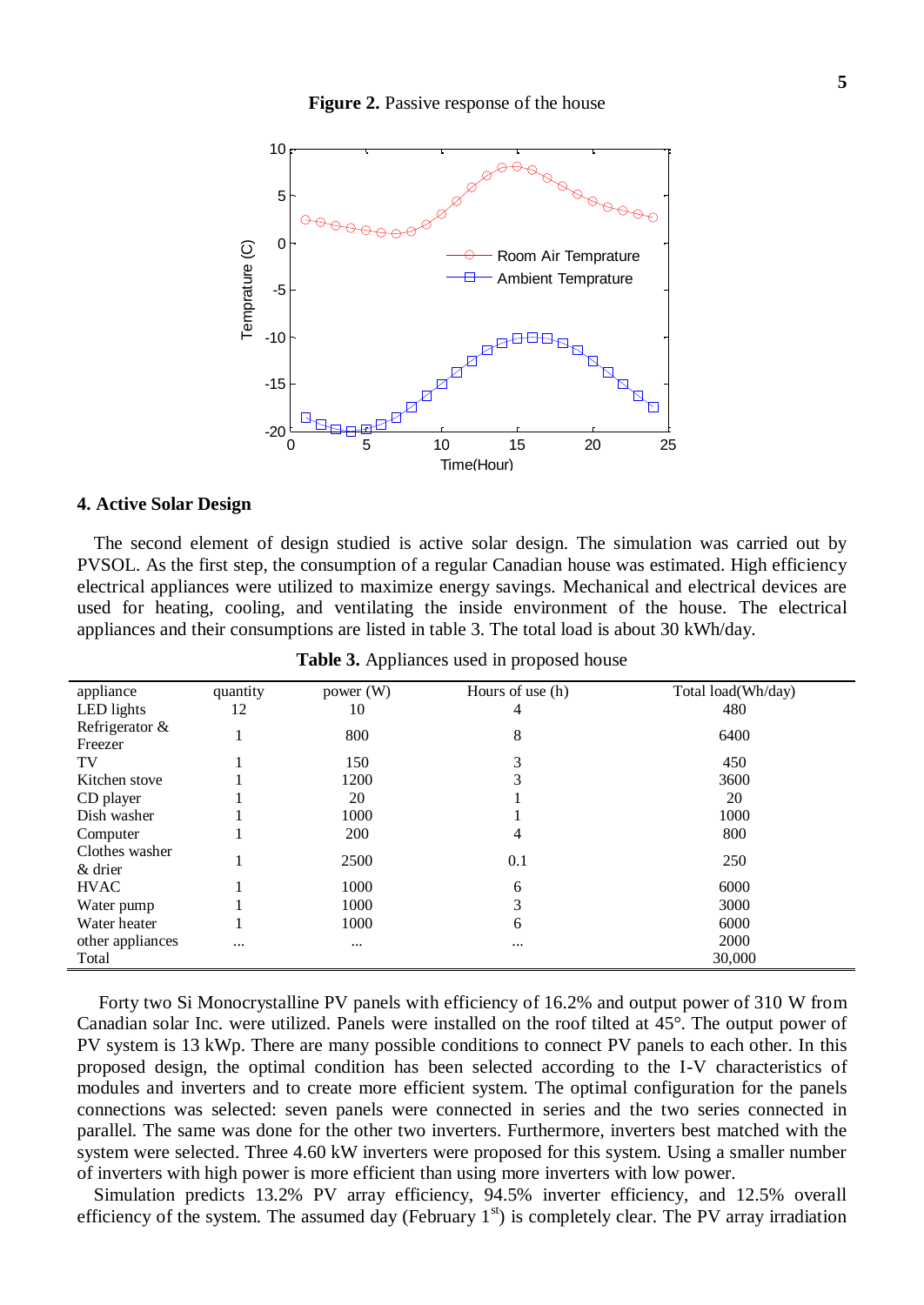and energy produced by PV array are shown in figure 3. The total PV array irradiation on a clear day is 510 kWh and the total electricity produced by PV array is 70 kWh.





Heat dissipated by the electric appliance will suffice to heat the house to a confortable temperature. If needed, the HVAC system can provide additional heating.

## **5. Conclusions**

Passive and active solar designs optimizations are performed in this study. Passive solar design principles were employed and the following analyses show that the average room air temperature of the designed building without using auxiliary heating is 4°C when the average of ambient temperature is -15°C on a winter day. High level insulation, using thermal mass, and applying the passive solar design principles allow this difference between ambient and room air temperature.

The total consumption from electrical appliances in the house is a 30 kWh/day. A total of 42 PV modules installed on the house's roof provide the electricity. The total power of the designed PV system is 13 kWp. Results from simulation predict an electricity production of 70 kWh on February  $1<sup>st</sup>$ . Therefore, this production is enough to fulfill 30 kW.hr consumed by electrical appliances. Surplus could be stored in batteries or feed into the grid. Surpluses are large enough to insure that the house would have a net zero consumption over a year. However, autonomous operation is not granted as the energy storage needed for a long sequence of cloudy days in winter would be quite large.

This raises this important question: Is this environmentally sound? The study demonstrates that Net Zero Energy operation could be achieved under Canadian winter conditions. However, a large amount of resources is used for the additional insulation and the fabrication of the solar panels and associated electrical system. Maybe, these would have been used better in the production of energy from other renewable sources (ex: wind, hydro), than trying to save the same amount of energy.

## **Conflict of Interest**

Authors have no conflict of interest to declare.

#### **References and Notes**